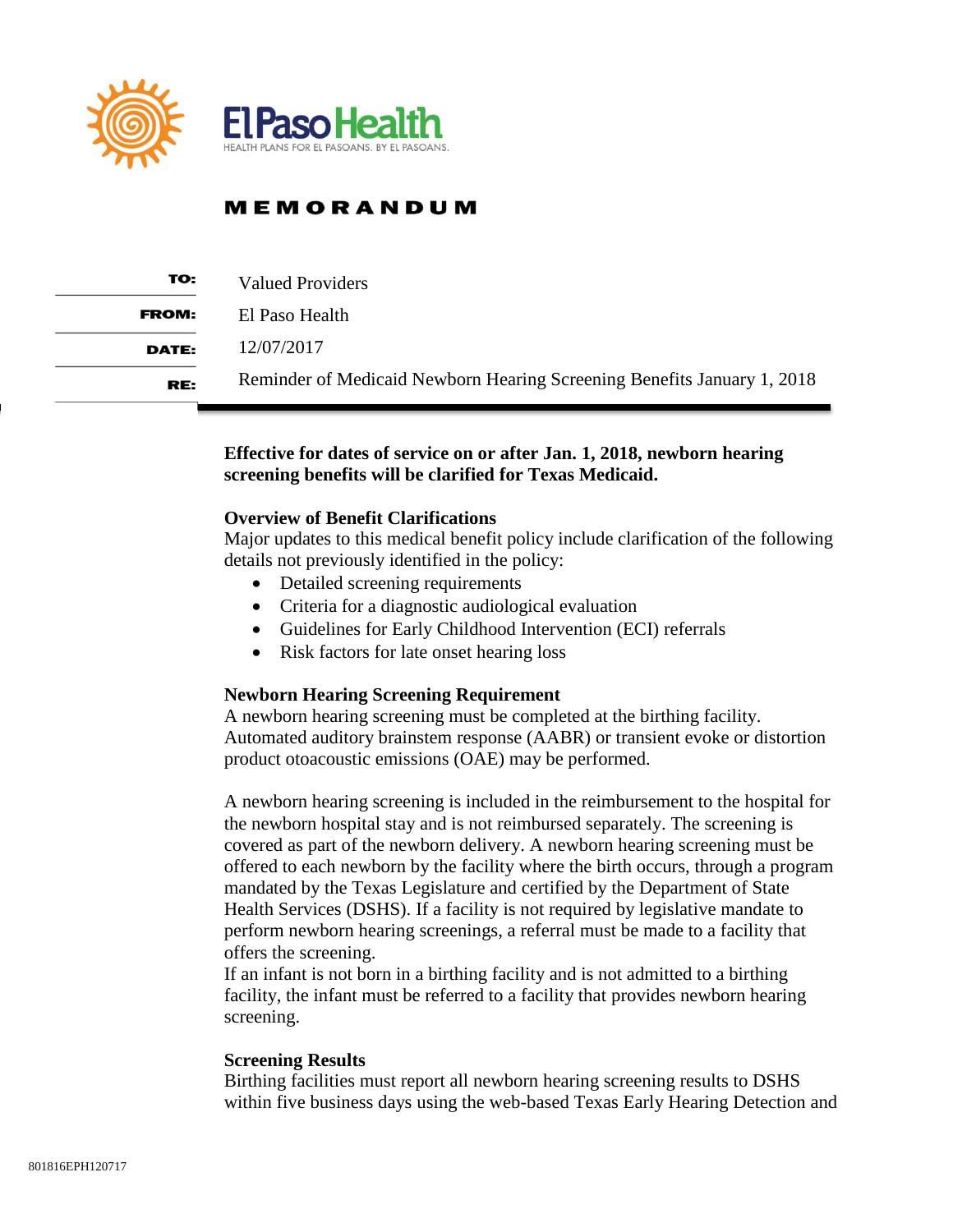

Intervention (TEHDI) Management Information System (MIS) if written parental consent is obtained. Documented written consent must be maintained in the infant's medical record.

Birthing facilities must provide written newborn hearing screening results to the parent or caregiver as well as the newborn's primary care provider (PCP) or medical home.

PCPs or medical homes (Texas Health Steps [THSteps] providers) must obtain a copy of the newborn hearing screening results within the TEHDI MIS if not provided by the birthing facility. The PCP or medical home must review all newborn hearing screening results with the parent or caregiver at the first checkup and determine if any additional follow-up is necessary.

## *Note: The PCP or medical home is responsible for managing and coordinating care for the child. Refer to the American Academy of Pediatrics Position Statement at pediatrics.aappublications.org/content/129/5/996.*

Newborns who pass the newborn hearing screening must have their hearing monitored per the THSteps periodicity schedule. The PCP or medical home may opt to use the following tools to monitor developmental milestone benchmarks in newborns that pass their newborn hearing screening:

- TEHDI: A Roadmap for Families (English)
- Hearing Checklist for Parents (English)
- Hearing Checklist for Parents (Spanish)

Newborns who do not pass the initial screen must be rescreened a second time in the birthing facility before discharge.

### **Outpatient Rescreening**

Newborns who do not pass the second screen in the birthing facility must be referred to a Medicaid-enrolled provider for an outpatient follow-up rescreen. The rescreen provider must have access to AABR or OAE screening and must be experienced with the pediatric population under age three.

Newborns who do not receive a referral from the birthing facility, after not passing the second screen in the birthing facility, must be referred by their PCP or medical home to a Medicaid-enrolled provider for an outpatient follow-up rescreen, unless their PCP or medical home is adequately equipped to provide the service. The optimal timeframe for the outpatient follow-up rescreen is when the infant is between 10 and 30 days old.

Outpatient follow-up rescreens must be completed by AABR or OAE screening. Results must be reported as soon as possible to the DSHS TEHDI MIS, as well as the infant's PCP or medical home.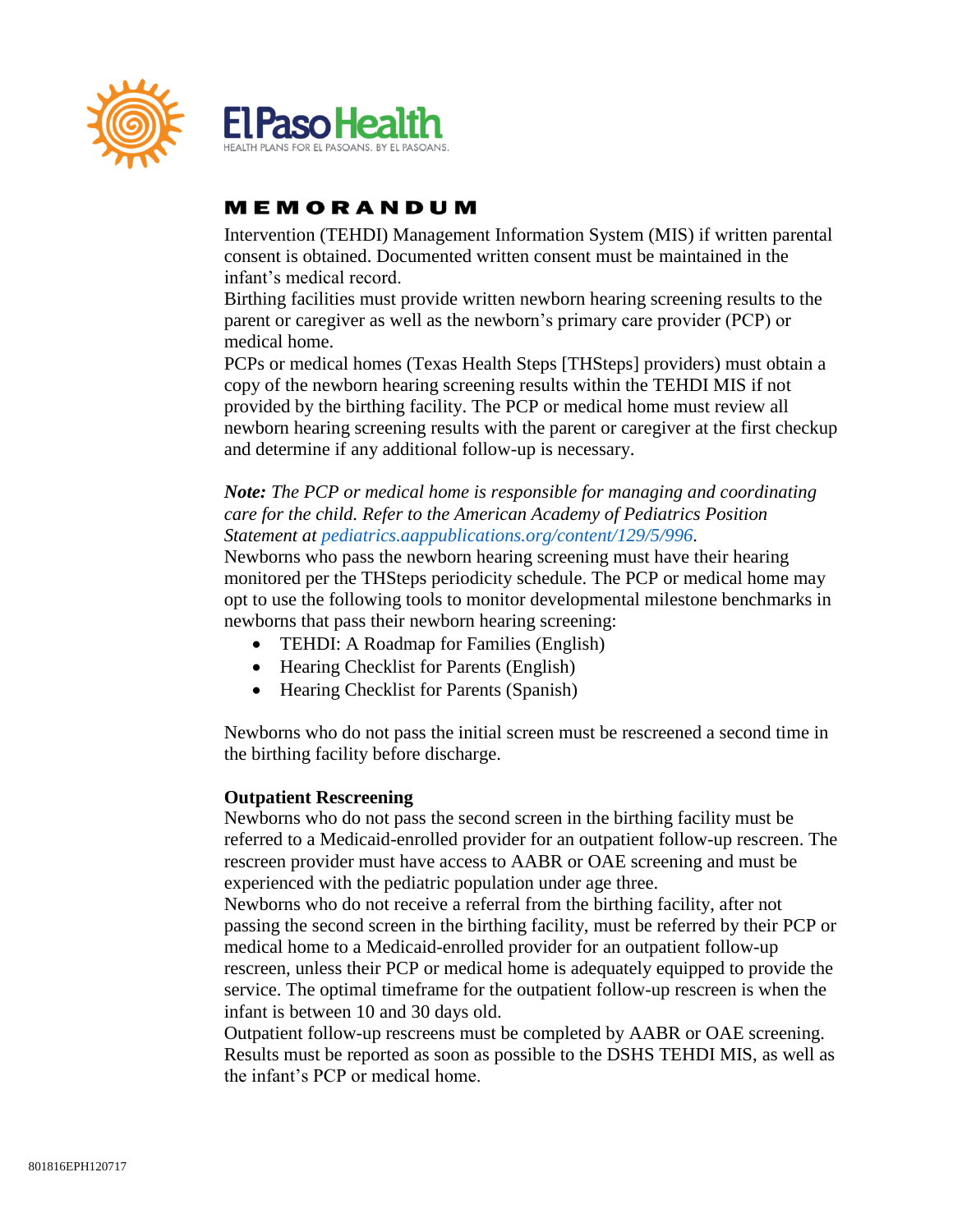

Newborns who pass the outpatient rescreen must have their hearing monitored by their PCP or medical home per the THSteps periodicity schedule.

## **Diagnostic Audiological Evaluation**

Newborns who do not pass the outpatient rescreen must be referred to a Medicaid-enrolled audiologist for a diagnostic audiological evaluation using the Texas Pediatric Protocol for Evaluation*.* Referrals should be made upon consultation with the PCP or medical home.

*Note: Additional information about the Texas Pediatric Protocol for Evaluation is available at www.dshs.texas.gov/tehdi/Audiologic-Evaluation-Protocol.aspx.*  Unless the newborn or infant has been hospitalized since birth, the diagnostic audiological evaluation must be completed no later than the third month after birth, or upon referral by the PCP or medical home. Diagnostic audiological evaluations completed by audiologists using the Texas Pediatric Protocol for Evaluation must include a diagnostic auditory brainstem response (ABR) and, if not previously done, a diagnostic OAE to determine cochlear involvement. Audiologists will use equipment norms for newborns, preferably ones they have collected on their equipment.

Protocols include air and bone conduction testing using tone burst ABR, as well as click ABR, so the amplification may be appropriate to fit the individual.

*Note: Additional information about technologies that have been evaluated by an independent investigator and DSHS, and have been found to meet the requirements for conducting newborn hearing screening is available at www.dshs.texas.gov/tehdi/approved-screening-equipment.aspx.* 

### **Evaluation Results**

Audiologists must report all diagnostic results to DSHS TEHDI MIS and provide written hearing screening results to the PCP or medical home. The newborn or infant will be fitted for hearing aids by the audiologist when appropriate and should receive continued audiological assessments and monitoring as needed.

#### **ECI Referrals**

Newborns or infants not passing the outpatient rescreen must also be referred by the PCP or medical home to ECI for provision of services. The referral should be made within the TEHDI MIS.

Newborns or infants, as required by federal law under the Individuals with Disabilities in Education Act (IDEA), may be referred to ECI twice under the following circumstances: